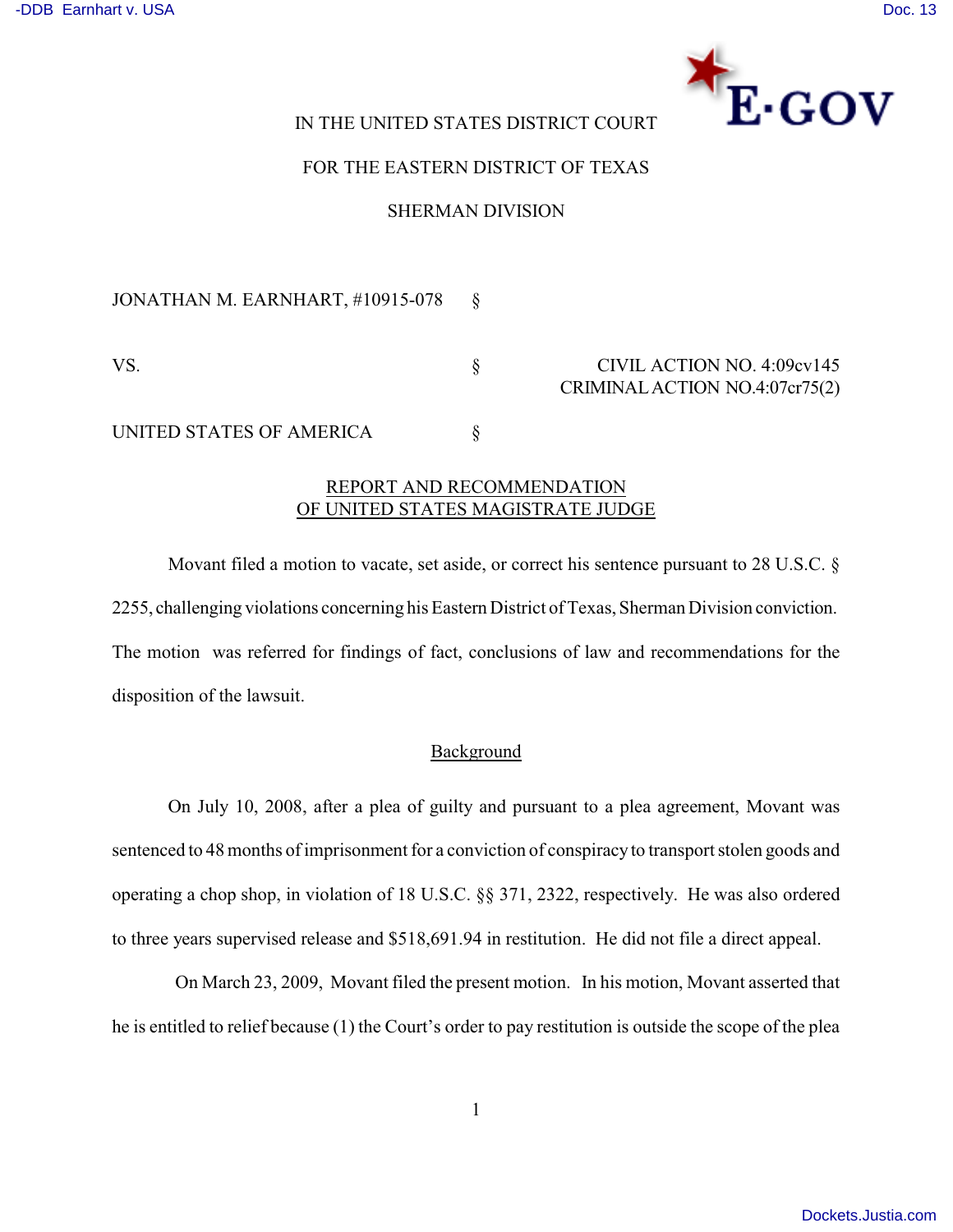agreement, (2) the Court's order of supervised release and added stipulations, credit lines, and gambling prohibitions, are outside of the scope of the plea agreement, and (3) he was denied effective assistance of counsel when his trial counsel failed to object to the imposition of restitution and supervised release. The Government filed a Response, asserting that Movant's plea agreement waiver bars him from relief and that the issues presented in the motion lack merit.

### Plea Agreement Waiver

As a preliminary matter, it should be noted that a  $\S 2255$  motion is "fundamentally different from a direct appeal." *United States v. Drobny*, 955 F.2d 990, 994 (5th Cir. 1992). A movant in a § 2255 proceeding may not bring a broad-based attack challenging the legality of the conviction. The range of claims that may be raised in a § 2255 proceeding is narrow. A "distinction must be drawn between constitutional or jurisdictional errors on the one hand, and mere errors of law on the other." *United States v. Pierce*, 959 F.2d 1297, 1300-01 (5th Cir. 1992). A collateral attack is limited to alleging errors of "constitutional or jurisdictional magnitude." *United States v. Shaid*, 937 F.2d 228, 232 (5th Cir. 1991).

Movant signed a plea agreement containing the following waiver provision:

Except as otherwise provided herein, Defendant expressly waives the right to appeal the conviction and sentence in this case on all grounds. Defendant further agrees not to contest the sentence in any postconviction proceeding, including, but not limited to a proceeding under 28 U.S.C. § 2255. Defendant, however, reserves the right to appeal the following: (a) the failure of the Court, after accepting this agreement, to impose a sentence in accordance with the terms of this agreement; and (b) a claim of ineffective assistance of counsel that affects the validity of this waiver.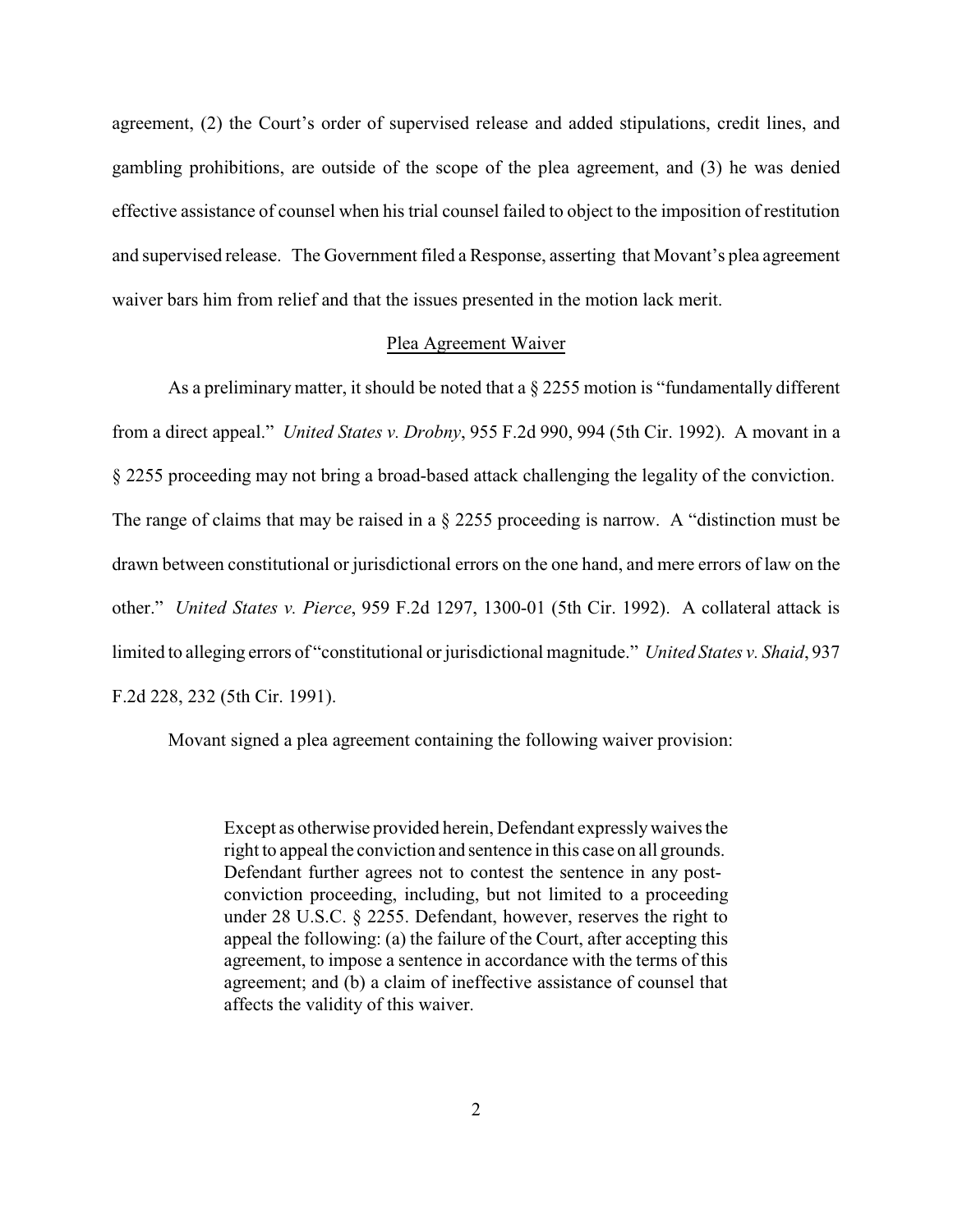The Fifth Circuit has upheld the informed and voluntary waiver of post-conviction relief in *United States v. Wilkes*, 20 F.3d 651, 653 (5th Cir. 1994). In *United States v. Henderson*, 72 F.3d 463, 465 (5th Cir. 1995), the Fifth Circuit held that a waiver may not be enforced against a § 2255 movant who claims that ineffective assistance of counsel rendered that waiver unknowing or involuntary. In *United States v. White*, 307 F.3d 336 (5th Cir. 2002), the Fifth Circuit held that an ineffective assistance of counsel claim raised in a § 2255 proceeding survives a waiver only when the claimed assistance directly affected the validity of that waiver or the plea itself. More recently, the Fifth Circuit noted that it has upheld § 2255 waivers except for when there is an ineffective assistance of counsel claim that affects the validity of that waiver or the plea itself or when the sentence exceeds the statutory maximum. *United States v. Hollins*, 97 Fed. Appx. 477, 479 (5th Cir. 2004).

### Claims 1 and 2 - Punishment Outside the Scope of the Plea Agreement

In the instant case, Movant claims that (1) the Court's order to pay restitution is outside the scope of the plea agreement, and (2) the Court's order of supervised release and added stipulations, credit lines, and gambling prohibitions, are outside of the scope of the plea agreement. However, Movant has failed to show that the Court was in error.

Restitution is mandatory under 18 U.S.C. § 3663. Although restitution was not included in the plea agreement, Movant pleaded guilty to operating a chop shop, which constitutes an "offense against property," requiring mandatory restitution pursuant to 18 U.S.C. § 3663A( $c$ )(1)(A)(ii). Additionally, although specifics concerning supervised release were not included in the plea agreement, according to Sentencing Guideline § 5D1.1, the Court has discretion to order supervised release "when a sentence of imprisonment of more than one year is imposed." In this case, the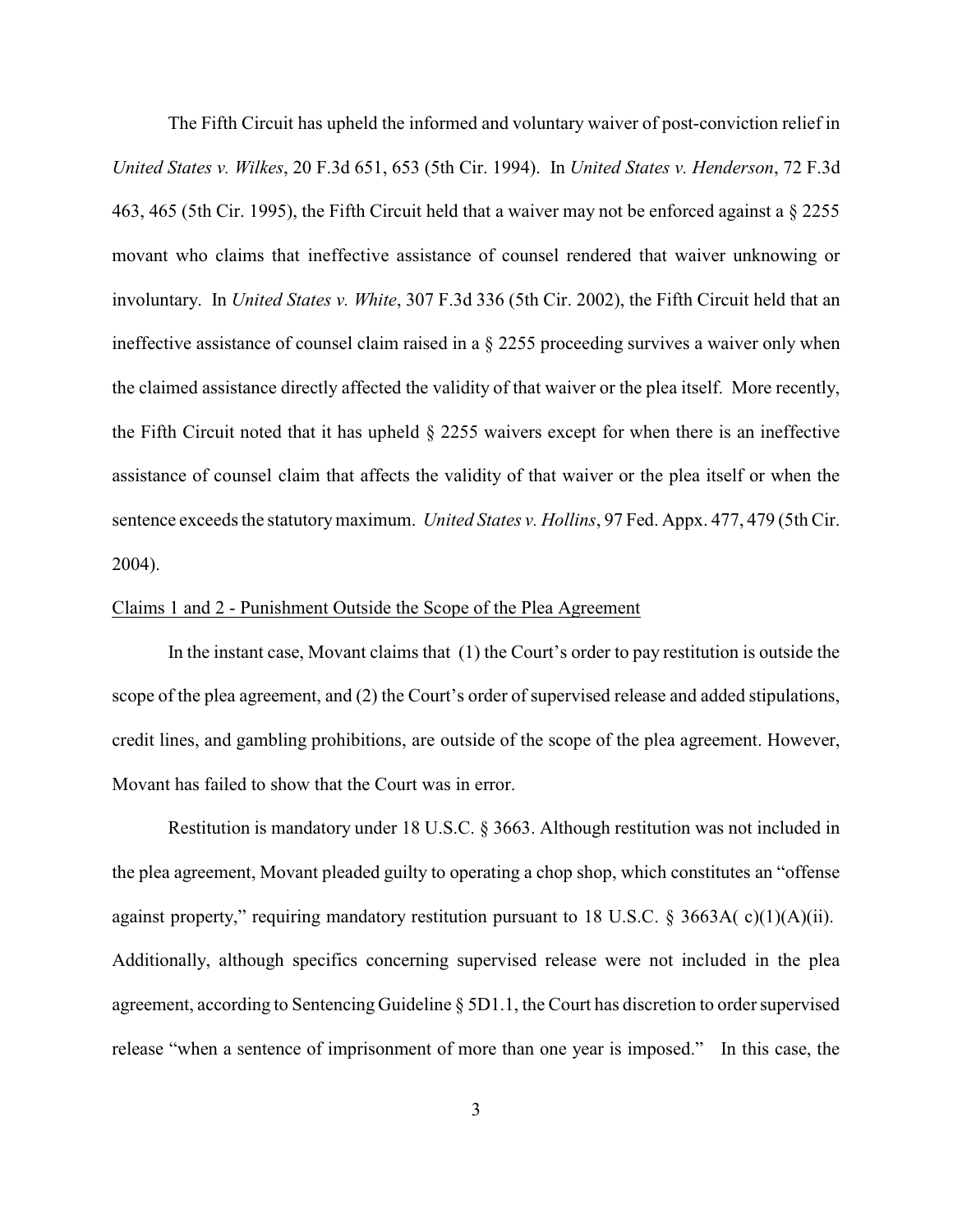Court advised Movant that he could face restitution at his plea hearing and the plea agreement stated that he could face a term of three years supervised relief. Furthermore, the Court reviewed the minimum and maximum penalties at the plea hearing with Movant, including the fact that he could face a term of supervised release and be ordered to pay restitution. Movant has failed to show error.

Moreover, these issues could have been raised on direct appeal, but were not. Unconstitutional claims that could have been raised on direct appeal, but were not, may not be asserted in collateral proceedings. *United States v. Towe*, 26 F.3d 614, 616 (5<sup>th</sup> Cir. 1994). Here, Movant could have raised these issues on direct appeal as the record was fully developed, but chose not to do so. Thus, he is procedurally barred from asserting these issues in the instant motion. *Id*. Claim 3 - Ineffective Assistance of Counsel

In his third issue – that he was denied effective assistance of counsel when his trial counsel failed to object to the imposition of restitution and supervised release – Movant presents an issue not preserved for review. An issue of ineffective assistance of counsel would be considered in light of Movant's plea agreement waiver only if it affected the validity of the waiver itself. Movant has not alleged or shown that he did not understand the nature of a constitutional protection he was waiving or that he had "such an incomplete understanding of the charges against him that this plea cannot stand as an admission of guilt." *James v. Cain*, 56 F.3d 662, 666 (5<sup>th</sup> Cir. 1995). He simply contends that his counsel was ineffective for failing to object to what he believed was a breach of the plea agreement. If a defendant understands the nature of the charges against him and the consequences of his plea, yet voluntarily chooses to plead guilty, the plea agreement must be upheld on federal review. *Diaz v. Martin*, 718 F.2d 1372, 1376-77 (5<sup>th</sup> Cir. 1983).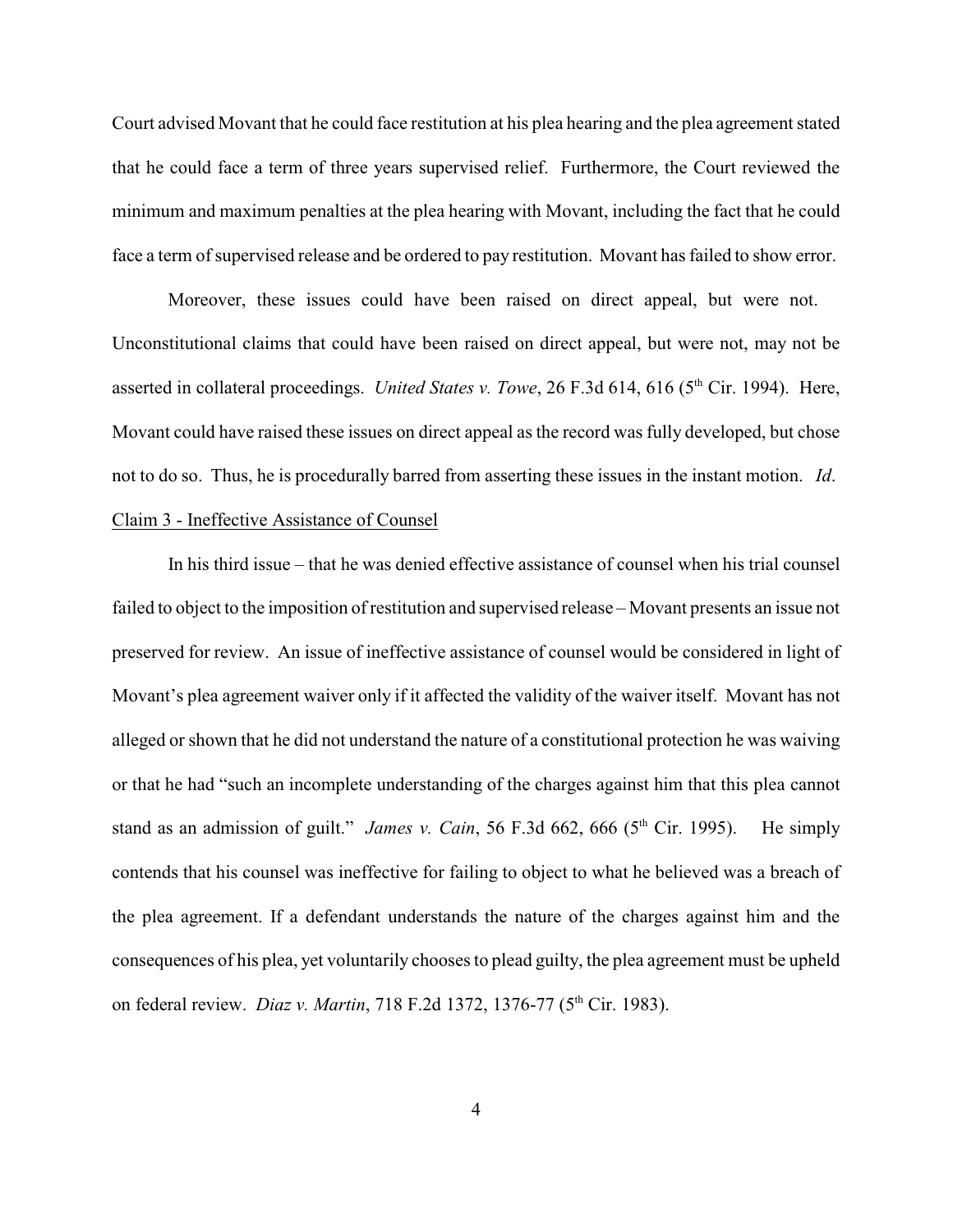#### Conclusion

In sum, Movant has not shown that the Court imposed a sentence that is not in accordance with the terms of his plea agreement. He also failed to raise his first two issues on direct appeal; thus, they are likewise barred in the instant motion. *Towe*, 26 F.3d at 616. Finally, Movant has neither alleged nor shown ineffective assistance of counsel that affects the validity of the plea agreement. Accordingly, this motion should be denied.

### Certificate of Appealability

An appeal may not be taken to the court of appeals from a final order in a proceeding under§ 2255 "unless a circuit justice or judge issues a certificate of appealability." 28 U.S.C. §  $2253(c)(1)(B)$ . Although Movant has not yet filed a notice of appeal, it is respectfully recommended that this Court, nonetheless, address whether he would be entitled to a certificate of appealability. *See Alexander v. Johnson*, 211 F.3d 895, 898 (5th Cir. 2000) (A district court may *sua sponte* rule on a certificate of appealability because "the district court that denies a petitioner relief is in the best position to determine whether the petitioner has made a substantial showing of a denial of a constitutional right on the issues before the court. Further briefing and argument on the very issues the court has just ruled on would be repetitious.").

A certificate of appealability may issue only if a movant has made a substantial showing of the denial of a constitutional right. 28 U.S.C. § 2253(c)(2). The Supreme Court fully explained the requirement associated with a "substantial showing of the denial of a constitutional right" in *Slack v. McDaniel*, 529 U.S. 473, 484, 120 S. Ct. 1595, 1603-04, 146 L. Ed.2d 542 (2000). In cases where a district court rejected a petitioner's constitutional claims on the merits, "the petitioner must demonstrate that reasonable jurists would find the district court's assessment of the constitutional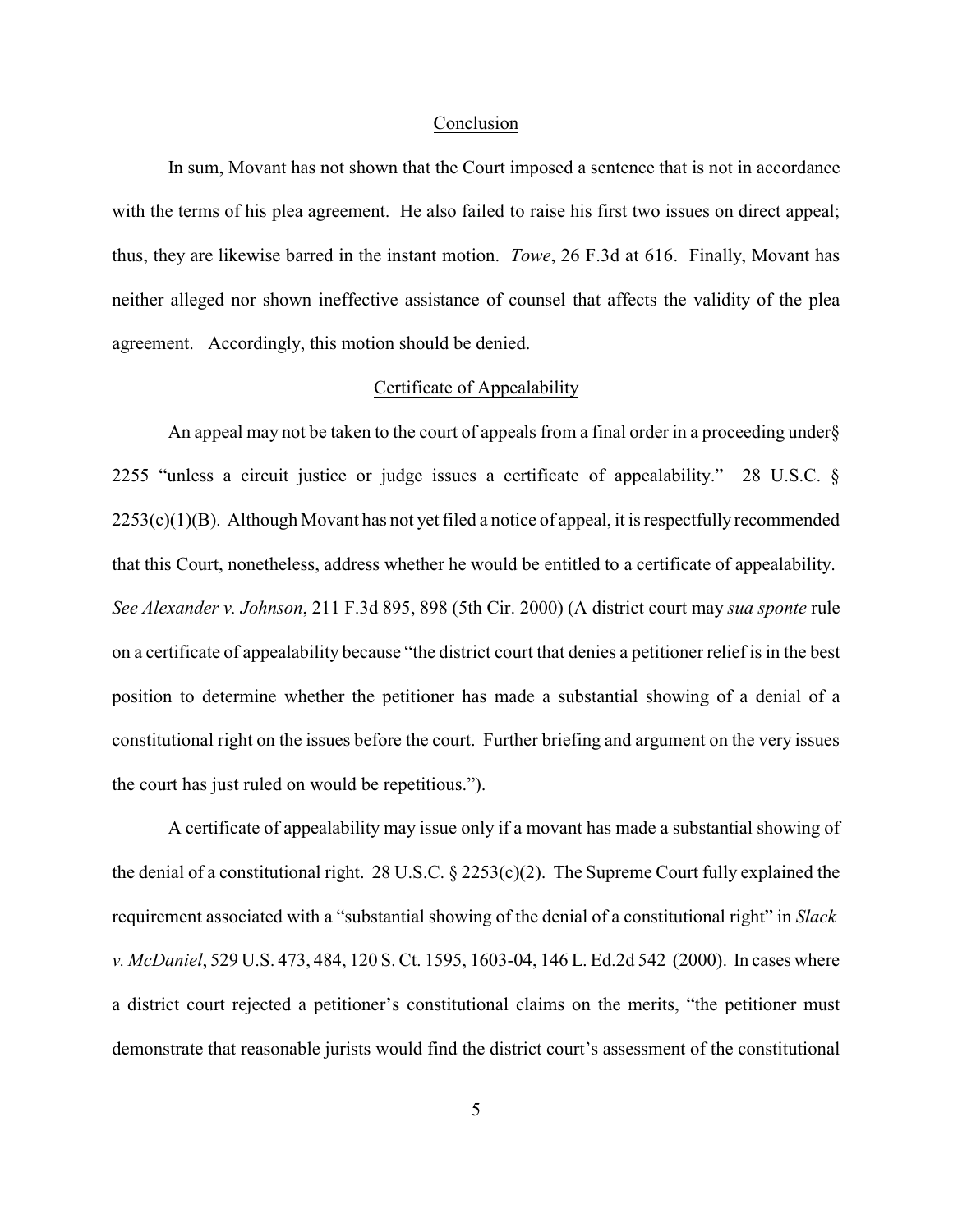claims debatable or wrong." *Id.*; *Henry v. Cockrell*, 327 F.3d 429, 431 (5th Cir. 2003). "When a district court denies a habeas petition on procedural grounds without reaching the petitioner's underlying constitutional claim, a COA should issue when the petitioner shows, at least, that jurists of reason would find it debatable whether the petition states a valid claim of the denial of a constitutional right and that jurists of reason would find it debatable whether the district court was correct in its procedural ruling." *Id.*

In this case, it is respectfully recommended that reasonable jurists could not debate the denial of Movant's § 2255 motion on substantive or procedural grounds, nor find that the issues presented are adequate to deserve encouragement to proceed. *See Miller-El v. Cockrell*, 537 U.S. 322, 336-37, 123 S. Ct. 1029, 1039, 154 L. Ed.2d 931 (2003) (citing *Slack*, 529 U.S. at 484, 120 S. Ct. at 1604). Accordingly, it is respectfully recommended that the Court find that Movant is not entitled to a certificate of appealability as to his claims.

#### Recommendation

It is accordingly recommended that Movant's motion for relief under 28 U.S.C. § 2255 be denied and the case dismissed with prejudice. It is further recommended that a certificate of appealability be denied.

Within fourteen (14) days after receipt of the magistrate judge's report, any party may serve and file written objections to the findings and recommendations contained in the report.

A party's failure to file written objections to the findings, conclusions and recommendations contained in this Report within fourteen days after being served with a copy shall bar that party from *de novo* review by the district judge of those findings, conclusions and recommendations and, except on grounds of plain error, from appellate review of unobjected-to factual findings and legal